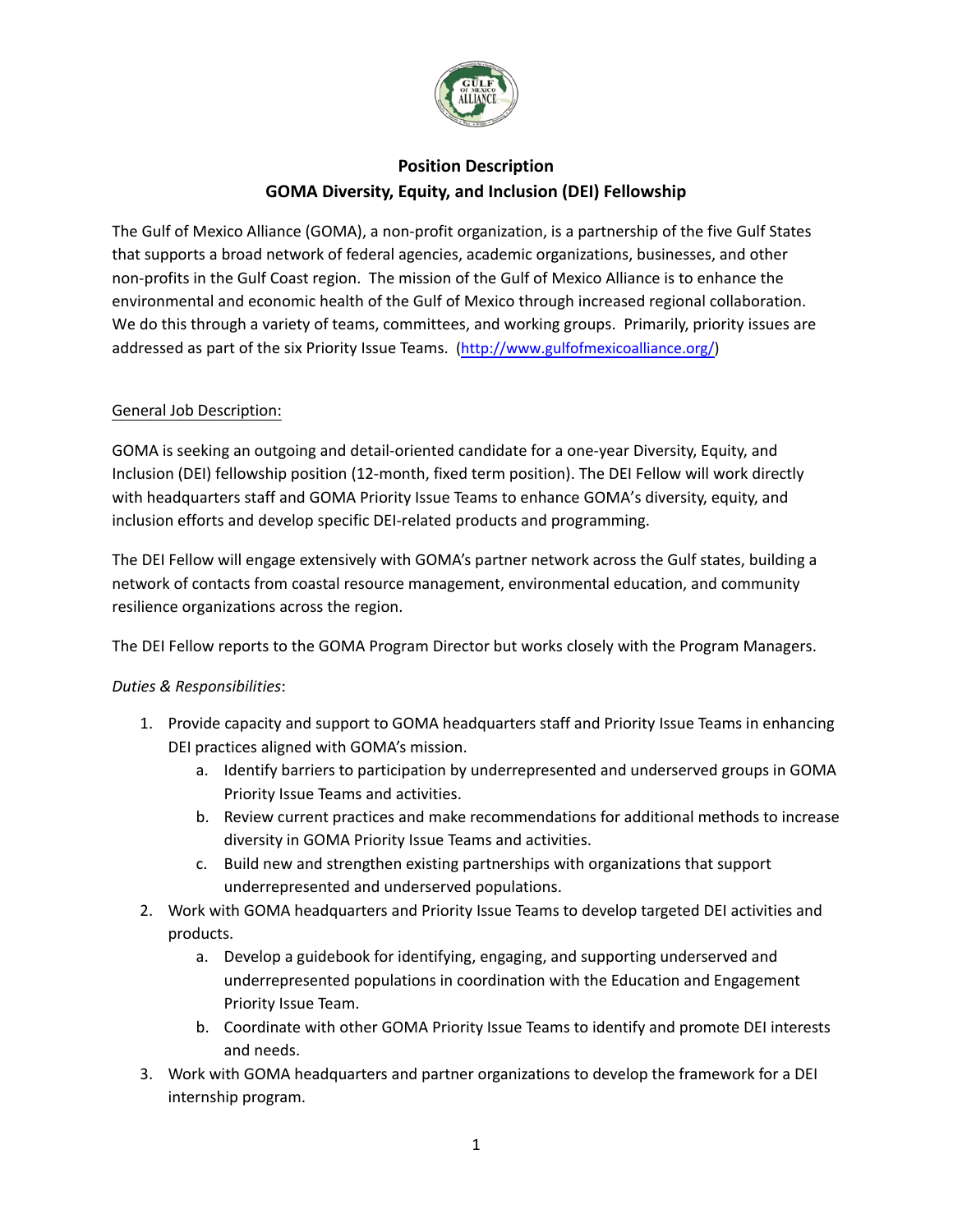

- a. Coordinate with Gulf state agencies to outline internship placement criteria.
- b. Identify and document best practices for the internship recruitment process.
- c. Explore opportunities and develop relationships between GOMA and historically black colleges and universities/minority serving institutions.
- 4. Work with GOMA headquarters staff and Priority Issue Teams to provide capacity for activities that support GOMA's mission and actions in the current *Governors' Action Plan*; GOMA meetings and workshops; and GOMA communications (newsletter, social media).

# *Qualifications, Knowledge, and Skills Required:*

- 1. Graduate level degree or equivalent experience in environmental policy, human dimensions, education, communications, social science, natural resources, or related discipline
- 2. Strong interest in creating and implementing new initiatives
- 3. Cultural sensitivity and a strong ability to work with diverse stakeholders
- 4. Excellent interpersonal, coordination, and communication skills
- 5. Self-motivated with an ability to work both independently and collaboratively within a virtual project team setting
- 6. High degree of professionalism and an ability to plan, organize, and effectively monitor work assignments
- 7. Fluency in Microsoft Office programs, including Word, Excel, and PowerPoint

#### *Status:*

Full-time, exempt (12-month, fixed term position). The Gulf of Mexico Alliance is an at-will employer and employment does not constitute a contract.

# *Compensation:*

Compensation ranges from \$35,000 to \$40,000 and is commensurate with experience and qualifications.

# *Benefits:*

- Flexible/remote work location; fellow should be located in the Gulf region (FL, AL, MS, LA, TX)
- Travel support to attend GOMA meetings/networking events
- Personal leave accrued at a rate equivalent to 15 days per year
- Sick leave accrued at a rate equivalent to 12 days per year
- 13 paid holidays
- Monthly cell phone stipend

# *How to Apply:*

Interested candidates should submit the following documents: 1) Cover letter summarizing interest in the position, specific qualifications, and career goals; 2) Resume; 3) Names, positions, and contact information for three professional references.